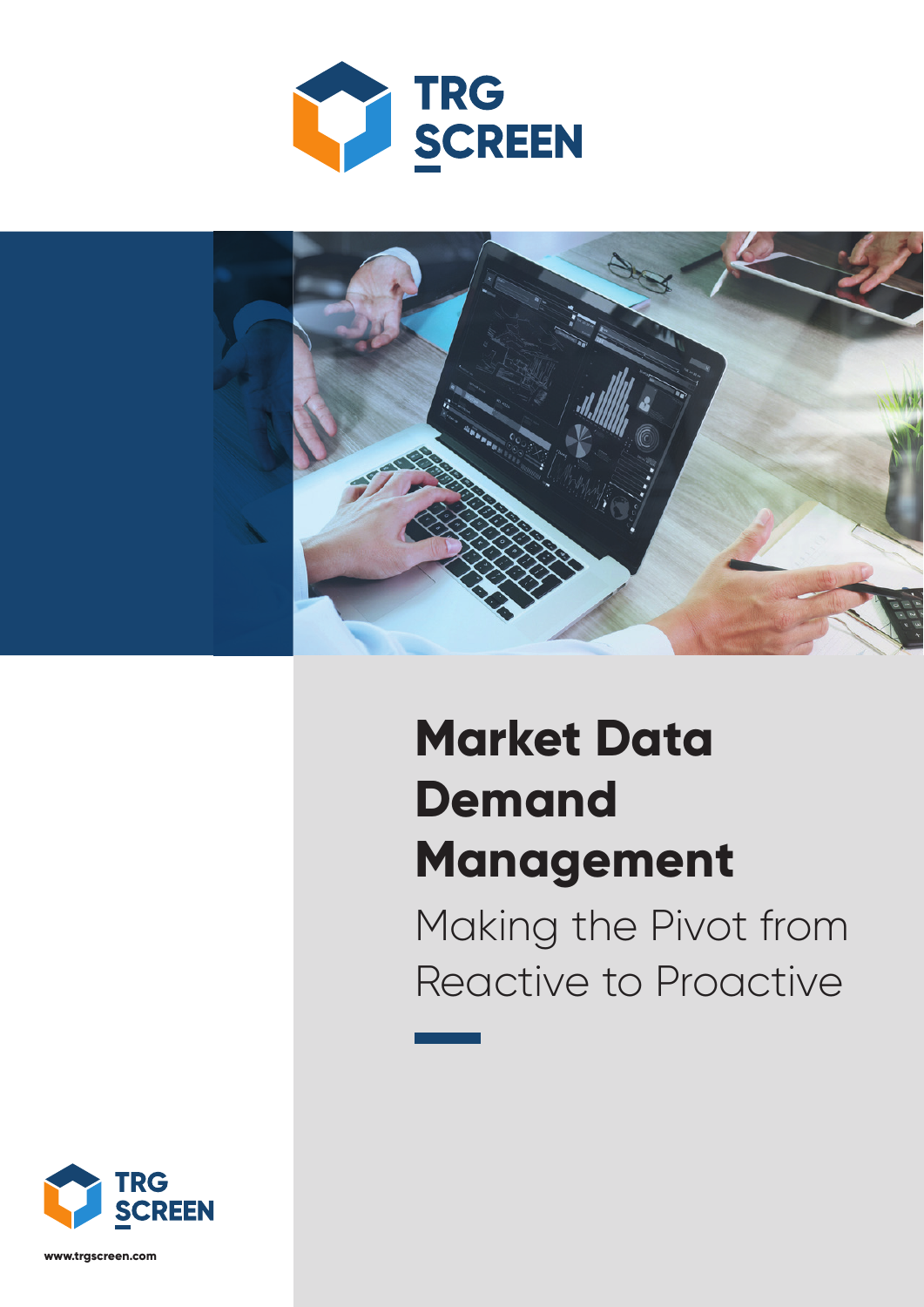# **The Highlights**

"…armed us with information that created savings in excess of 10% on each renewal we did."

"…transformed our workflow and delivered annual savings".

- Everyone everywhere is challenged to **do more with less**. The complexities of managing a large volume of diverse market data vendors demands **smarter ways of working with technology that's fit for purpose**.
- Market data teams **gain control and become more proactive**, while achieving productivity gains, with a more **robust approach to demand management**.
- **Immediate returns and ongoing cost savings** are achieved by eliminating over licensing with more accurate **ordering that's aligned with demand**.
- Underpinned by best practice workflows and market leading ordering and survey tools, TRG Screen introduces the key concepts behind **proactive market data demand management that's truly transformational**.

# **Finding the Freedom to Deliver Strategic Value**

#### HOW DO WE DO MORE WITH LESS?

That's the challenge that our clients face, day-in day-out. With smaller teams, they're asked to achieve greater cost savings. In their efforts to service business unit partners, they need to make faster, more accurate decisions in increasingly complex environments. At the same time, vendors are demanding double digit fee increases.

This scenario has become the status quo for most companies.

While tools such as email and spreadsheets certainly have their place, they struggle to handle the complexities associated with managing a large volume of diverse market data vendors.

Consider the daunting challenge of email alone. It's typical for the market data mailbox to be inundated with requests, approvals, clarifications, vendor orders and exchange notifications.

Every minute the team spends searching through email and managing lists, tasks and tracking in spreadsheets is wasted. It's time that could be spent performing more strategic work, such as aligning with business units to more proactively support objectives or leveraging vendor relationships for more favorable contracts.

While tools such as email and spreadsheets certainly have their place, they struggle to handle the complexities associated with managing a large volume of diverse market data vendors.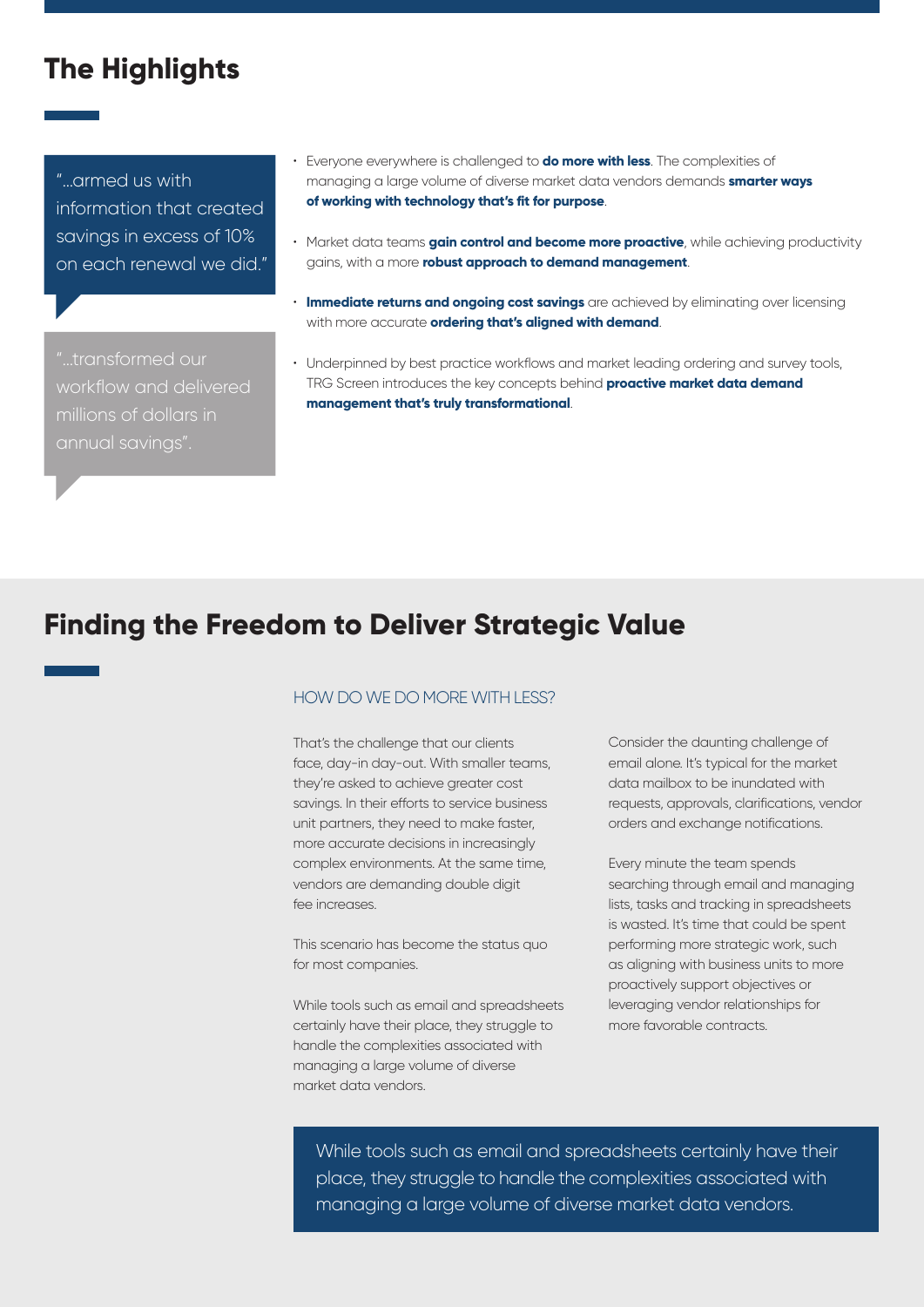## **The Value of a Strong Demand Management Process**

WE HELP CLIENTS IN THIS SCENARIO TO BECOME UNSTUCK BY TRANSFORMING THEIR APPROACH TO MARKET DATA MANAGEMENT. THE FIRST STEP IS IMPLEMENTING A ROBUST DEMAND MANAGEMENT PROCESS, PROVIDING IMMEDIATE AND ONGOING BENEFITS TO MARKET DATA TEAMS, INCLUDING:

**1** Gain control with the ability to get ahead of the flow of requests, approvals and vendor fulfilment. **2** Become more proactive and responsive to business unit partner needs by making the process more efficient and transparent. **3** Significantly reduce the time spent managing the communication chain, while achieving more accurate

ordering that's aligned with demand.

Additionally, well designed demand management processes enable consumers to understand and take ownership over their spend. In doing so, they gain control over waste, overprovisioning and out-of-profile entitlements.

# **What Does Optimal Demand Management Look Like?**

#### GETTING TO OPTIMAL DEMAND MANAGEMENT REQUIRES SEVERAL THINGS.

It starts with an understanding of the workflow:

- The process starts with an internal client request.
- In order to provide the expected response, a catalogue of available services based on a current and accurate inventory is required.
- The requestor needs to know the services they are currently subscribed to, along with contractual terms. They also need information on other available services, contractual terms and costs.
- Once the requestor decides on any new services, or cancellations, they need to know when any savings will be realized in accordance with contractual terms.
- Once a requestor orders a service, it needs to be approved. Good governance demands strong oversight to ensure the service is within budget, is appropriate and in profile. The service needs to be either covered by the existing contract or ordered. Perhaps there's a less expensive option available that meets the requestor's need?
- The process for ordering services should be as streamlined and efficient as possible. Can an approved order be sent directly to the vendor? Can phone calls and email be minimized?
- Finally, there needs to be transparency in the ordering process so everyone in the approval chain is aware of the status of each order.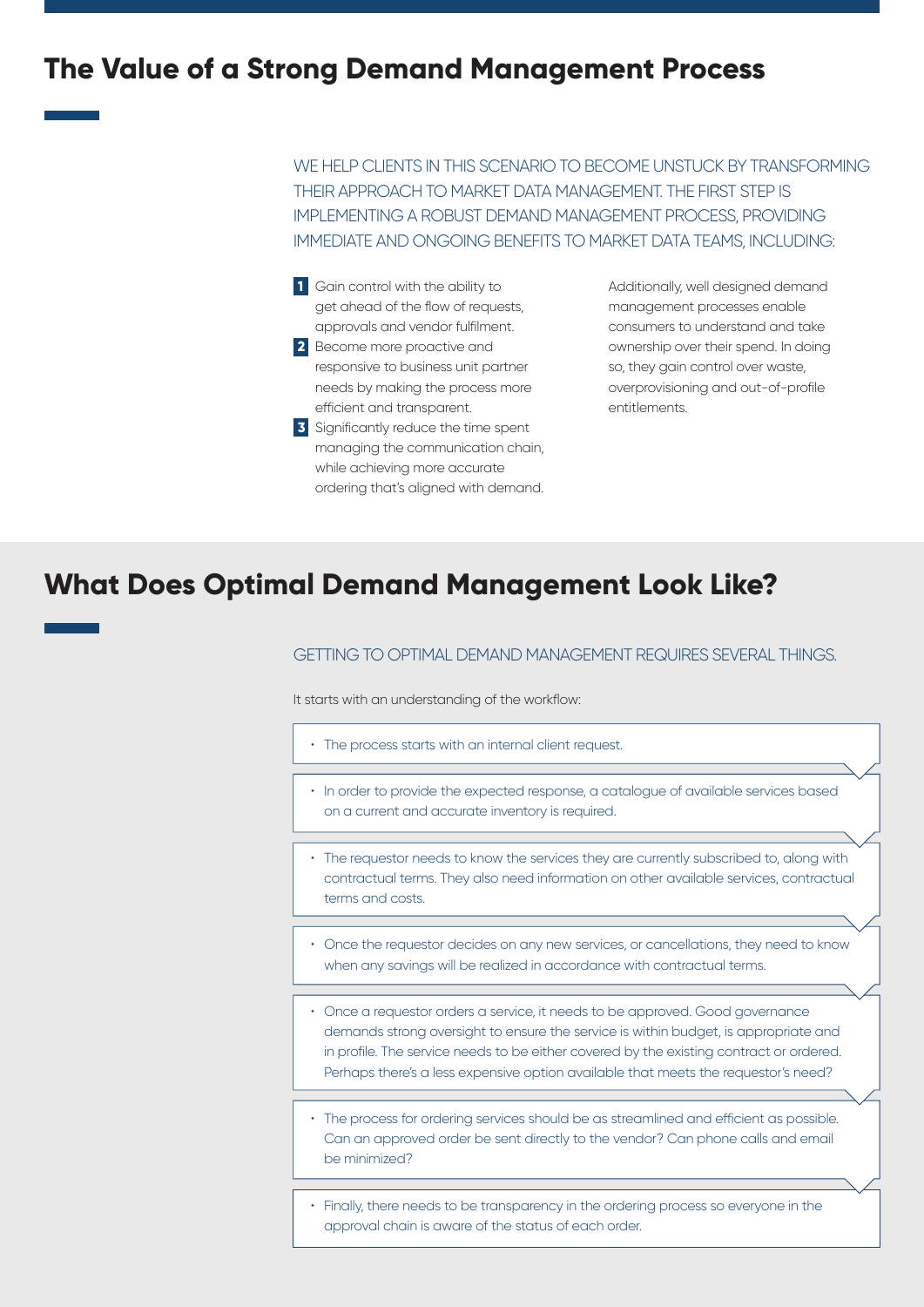## Surveys are another highly effective way to collect feedback from consumers on service demand.

Surveys provide confirmation that a consumer would like to be included in a renewal. They also capture cancellation orders, which can drive significant savings. This becomes even more powerful when aligned with usage data, giving the consumer insight into whether the level of usage is worth the price tag.

Surveys can be leveraged in two ways, and it depends on the resources and workflows of each client.

**1** First is the broad certification exercise. This is when the full spend inventory is distributed firm-wide and consumers are asked to 'keep or cancel' all their spend. Handling the responses can present a heavy administrative burden as a high volume of cancellation requests can be received. The benefit is that there are significant savings to be realized each time this exercise is performed.

**2** The alternative is more operational in nature as consumers are surveyed in advance of each renewal. The best practice in this approach starts with the contract renewal notification, when a survey is generated for the specific services under contract. This simplifies the survey, making it easier to respond while providing timelier answers. It's a more agile process that avoids a major project, since the survey is built into the renewal process.

Both approaches allow firms to ensure that renewals are only provided for consumers that need the services, eliminating over licensing.

## **TRG Screen – How we can help**

## TRG SCREEN IS UNIQUELY POSITIONED TO HELP MARKET DATA TEAMS MASTER THEIR DEMAND MANAGEMENT WORKFLOW.

Core to the process is Optimize Spend<sup>1</sup>, which provides a central platform to store information on vendor relationships and services. From product information and contractual terms, through to a catalogue of services used by each employee for cost allocation and so much more.

## • **Optimize Spend Order Management**

leverages the Optimize Spend inventory and service catalogue. It provides an interface for service ordering and a view of subscription spend for each consumer. It offers a shopping cart experience that's aligned with the contract terms for the services being ordered, along with a smart approval workflow. Administrators can easily view and fulfil approved orders, add requested services to inventory and track the status of any order, as well as transfer licenses between consumers.

#### • **Optimize Spend Certification & Surveys**

provides a survey tool. Based on a consumer's subscription inventory, they will be asked to indicate 'keep or cancel', or specify 'unsure', allowing a deeper level of engagement with the business. Custom questions can also be created to gather insights into the user experience with the vendor. The module autonomously tracks the responses and resends the survey to nonrespondents. Importantly, when a 'cancel' response is received, a cancellation order is automatically generated directly in Optimize Spend Order Management.

<sup>1</sup> As of 2021 TRG Screen offers Optimize Spend as its spend management platform. Building on the best of FITS and INFOmatch with major functionality enhancements, Optimize Spend provides the next generation of subscription spend management.

Core to the process is Optimize Spend, which provides a central platform to store information on vendor relationships and services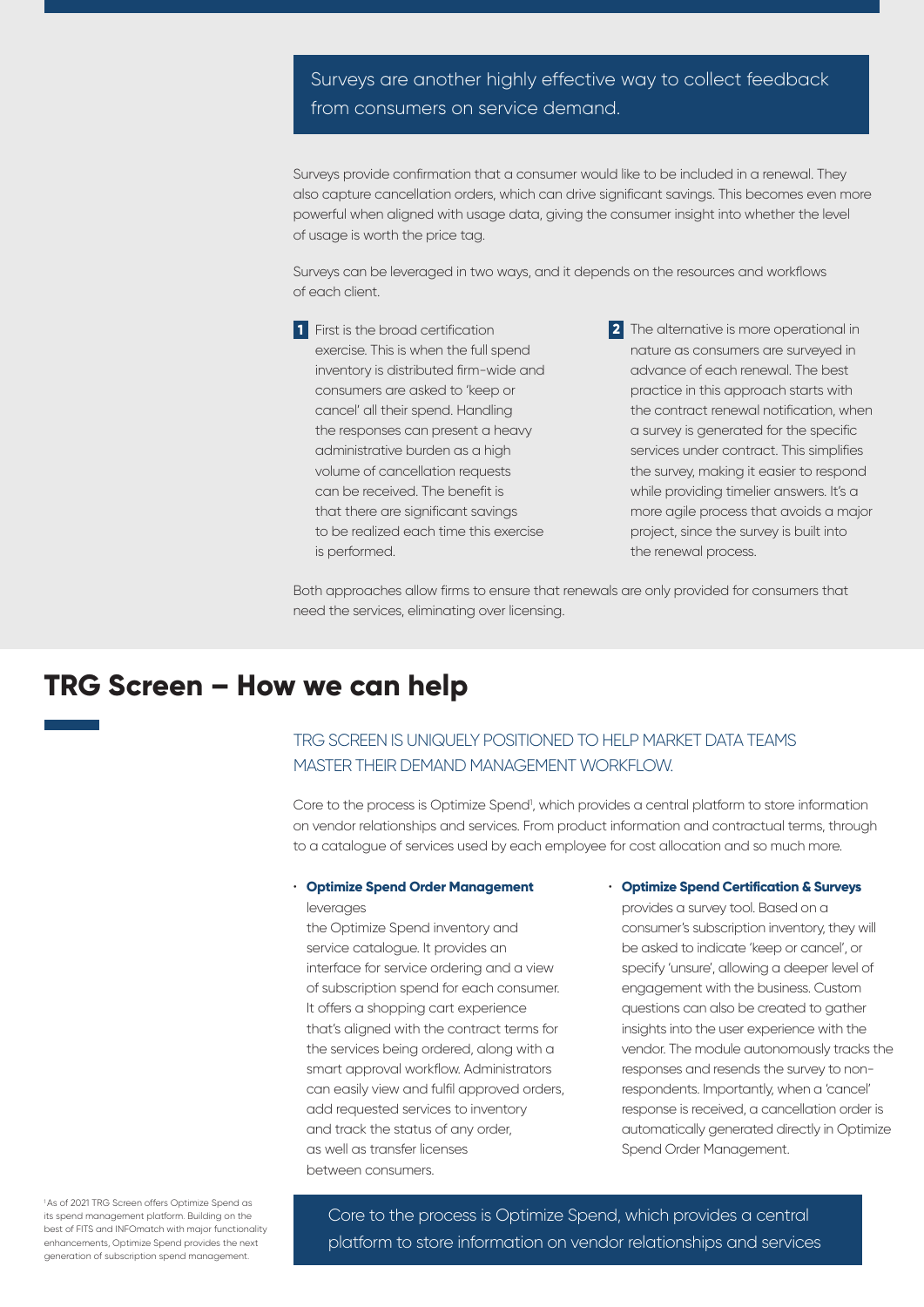## **Transform Workflows and Secure Early Return on Investment**

BY PUTTING THESE TOOLS TO USE, TRG SCREEN CLIENTS HAVE EXPERIENCED SIGNIFICANT RETURNS ON INVESTMENT THROUGH WORKFLOW EFFICIENCIES, COST SAVINGS AND COST AVOIDANCE.

Using Optimize Spend Certification & Surveys, a Chicago based financial services company transformed its renewal process. The market data team has become proactive and in control of its processes, reporting that:

"The Optimize Spend Certification & Survey functionality armed us with information that created savings in excess of 10% on each renewal we did."

Another client stated that:

"Optimize Spend Certification & Surveys provided savings in an amount so large that we're not comfortable sharing the number!"

A large sell-side client reported a substantial return on investment using Optimize Spend Certification & Surveys in concert with Optimize Spend Order Management. In the 24 hours after sending their survey in an annual certification exercise, they received over 500 cancellation requests from their user base.

"Optimize Spend has transformed our workflow and delivered millions of dollars in annual savings".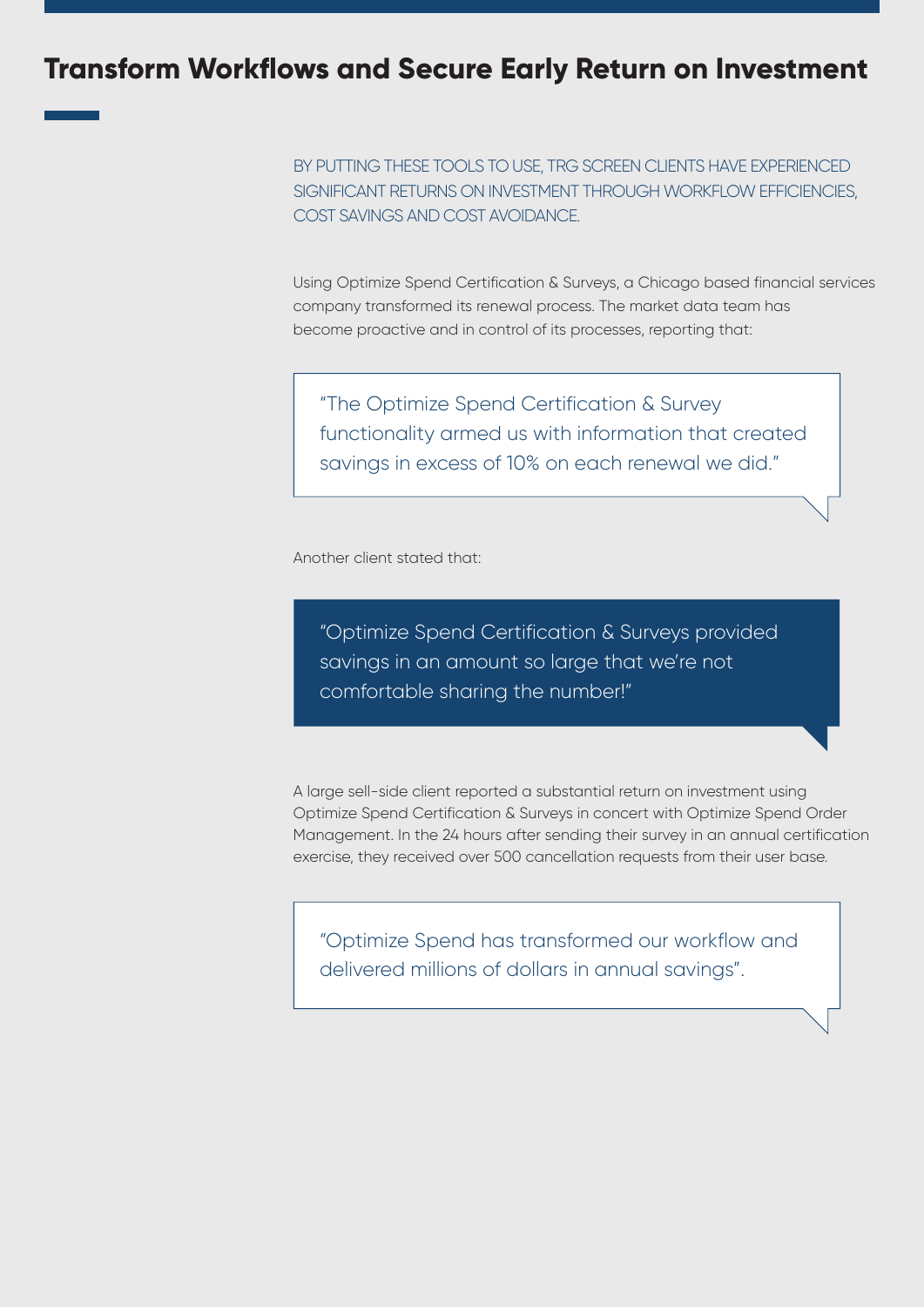# **Beyond Order Management to Usage Optimization**

### THOSE WANTING TO FURTHER OPPORTUNITIES TO MAXIMIZE SPEND VALUE, TRG SCREEN ALSO PROVIDES TOOLS THAT PROVIDE INSIGHT INTO USAGE.

- **ResearchMonitor** allows firms to gain control over website usage, gathering page views and content retrieval data as configured by the client. It can also help manage the user experience through a password management module, site messaging and blocking and reporting on credential sharing. ResearchMonitor can also track installed applications, such as Visio, Adobe and FactSet Workstation, as well as virtually any desktop installed application.
- **DART for Bloomberg** provides rich usage information on Bloomberg

Professional (Anywhere or Open) licenses. It then puts licensees into categories so underutilization can be cancelled or reallocated. Reports are then provided back to consumers so fact-based keep or cancel decisions are easily made.

• **XMon** is a web-based transparency and control tool for data feeds such as Bloomberg DataLicense, Refinitiv DataScope Select and Haver Analytics. It provides field level transparency, lineage capture and governance, and takes the guesswork out of reconciling complex data feed invoices.

## **Summary**

Teams managing subscriptions such as market data are the strategic gatekeepers. They are tasked with containing costs and driving strategic savings. They face significant headwinds due to fee increases from suppliers but are still expected to deliver savings. They need tools and approaches that can maximize the expense value for their consumer communities.

TRG Screen has developed an industry-leading set of tools that help market data consumers proactively manage this spend and gain leverage in vendor negotiations.

With TRG Screen tools, our clients are making the journey from reactive to proactive. They are taking control of their spend and transforming their teams into strategic partners with both vendors and business units.

Advancing from a reactive to proactive position allows teams to contain costs and achieve savings.